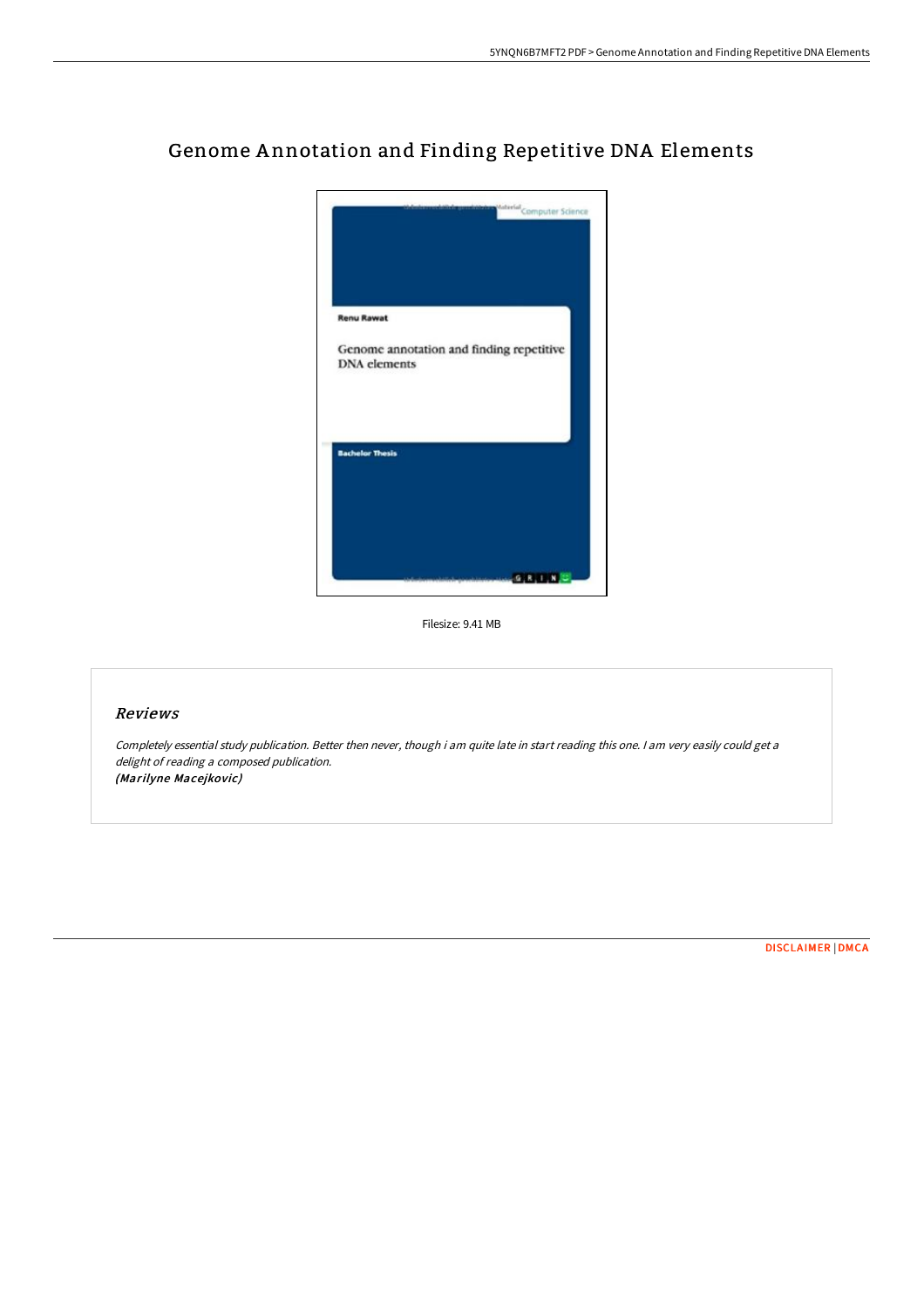## GENOME ANNOTATION AND FINDING REPETITIVE DNA ELEMENTS



GRIN Verlag GmbH. Paperback. Condition: New. 44 pages. Dimensions: 8.3in. x 5.8in. x 0.1in.Bachelor Thesis from the year 2014 in the subject Computer Science - Bioinformatics, grade: 8. 26, Lovely Professional University, course: b. tech honors biotechnology, language: English, abstract: As the number of genomes sequenced is increasing at high rate, there is a need of gene prediction method which is quick, reliable, inexpensive. In such conditions, the computations tool will serve as an alternative to wet lab methods. The confidence level of annotation by the tool can be enhanced by preparing exhaustive training data sets. The aim is to develop a tool which will read data from a DNA sequence file in the fasta format and will annotate it. For this purpose Genome Database was used to retrieve the input data. PERL programming has been put to develop this tool for annotation. To increase the confidence level of annotation the data was validated from multiple sources. Perl script was written to find the promoter region, repeats, transcription factor binding site, base periodicity, and nucleotide frequency. The program written was also executed to identify repeats, poly (A) signals, CpG islands, ARS. The tool will annotate the DNA by predicting the gene structure based on the consensus sequences of important regulatory elements. The confidence level of annotation of the predicted gene, non-coding region, ARS, repeats etc. were checked by running test dataset. This test dataset was annotated data as reported by genome database and computational tools. Gene prediction of the non-coding regions as reported by genome database (SGD) were performed by existing tools; the regions identified as non-coding by these tools were then analyzed for presence of repeats. The BLAST was used to annotate on the basis of sequence similarity with the already annotated genes. GeneMark. hmm and FGENESH were used...

Read Genome [Annotation](http://albedo.media/genome-annotation-and-finding-repetitive-dna-ele.html) and Finding Repetitive DNA Elements Online  $\mathbf{H}$ Download PDF Genome [Annotation](http://albedo.media/genome-annotation-and-finding-repetitive-dna-ele.html) and Finding Repetitive DNA Elements